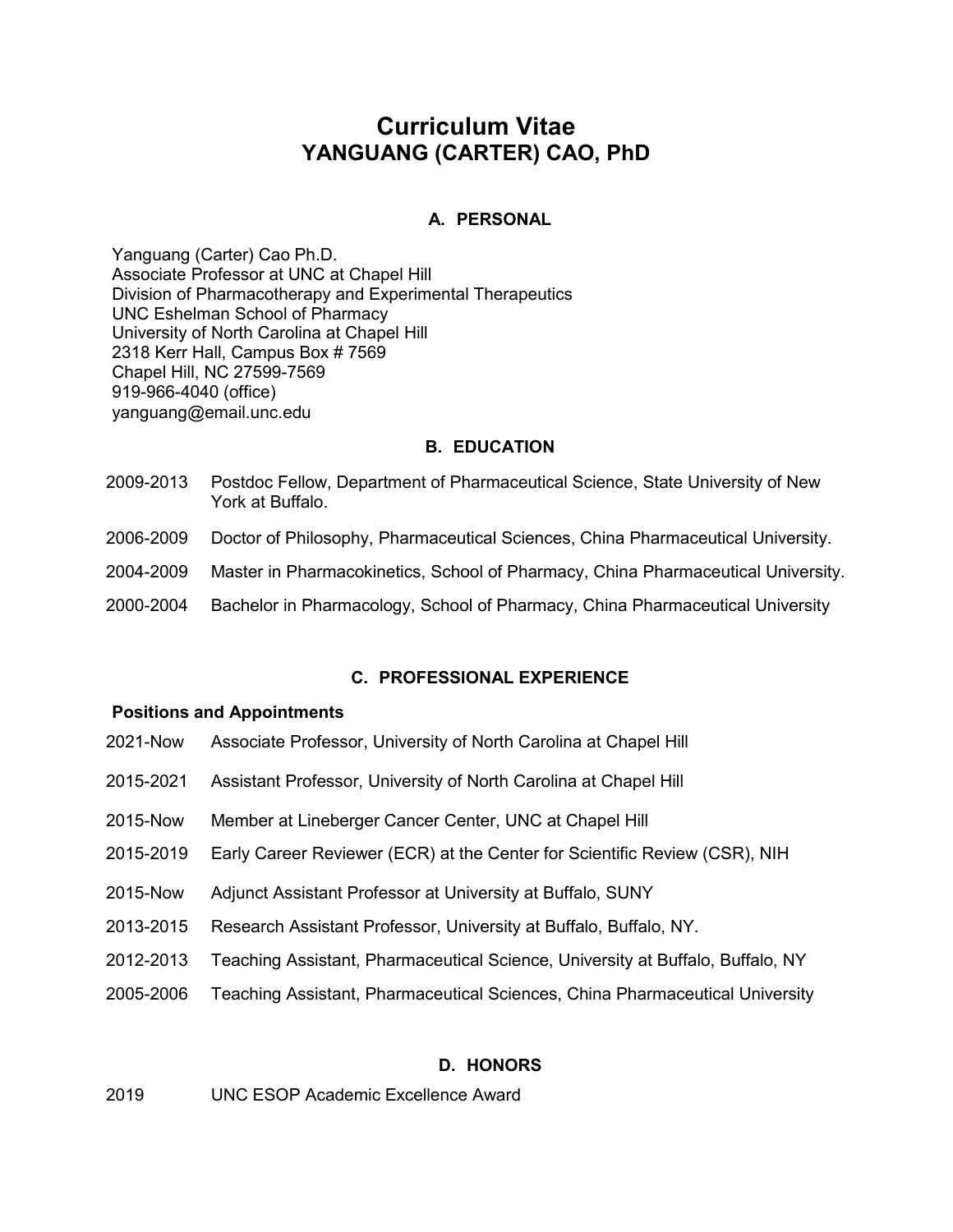- 2017 ACoP8 Quality Abstract Award
- 2016 Outstanding Investigator Award NIH-NIGMS MIRA Award
- 2016 ACoP7 Quality Abstract Award
- 2015 Researcher in Quantitative Methods and Modeling in Regulatory Science US. FDA
- 2009 Top Graduate Student, China Pharmaceutical University, Nanjing, China

# **E. BIBLIOGRAPHY and PRODUCTS OF SCHOLARSHIP**

### *Book Chapter*:

1. Cao Y, Jusko WJ. Mechanistic Physiologically Based Pharmacokinetic: Models in Development of Therapeutic Monoclonal Antibodies. In: Zhou H, Theil F-P, eds. ADME and Translational Pharmacokinetics / Pharmacodynamics of Therapeutic Proteins: Applications in Drug Discovery and Development. Hoboken, New Jersey: John Wiley & Sons; 2015:159- 172.

## *Refereed Papers/Articles.* # corresponding author

- 1. Zhou J, Cipriani A, Liu Y, Fang G, Li Q, Cao Y#. Mapping Intrapatient Response Heterogeneity and Lesion-specific Relapse Dynamics in Metastatic Colorectal Cancer | Research Square (preprint). doi: https://doi.org/10.21203/rs.3.rs-1447896/v1
- 2. Qi T Cao Y#. Identification of non-small cell lung cancer (NSCLC) patients who benefit from treatment beyond progression with pembrolizumab from individual lesion response dynamics| medRxiv doi: https://medrxiv.org/cgi/content/short/2022.05.09.22274626v1.
- 3. Qi T, Vincent BG, Cao Y#. Longitudinally modeling anti-neoantigen immunity under paradigms of immunodominance | bioRxiv doi: https://doi.org/10.1101/2022.02.10.479985
- 4. Liu C, Zhou J, Kudlacek S, Qi T, Dunlap T, Cao Y#. Immunological Synapse Dynamics Induced by Bispecific T-cell Engagers Predict Clinical Pharmacodynamics and Tumor Evolution across Anatomical Sites | bioRxiv doi: https://doi.org/10.1101/2022.04.18.488626
- 5. 50. Tang Y and Cao Y#. Visualizing cell-cell interactions between immune effector and tumor cells induced by antibodies using a proximity-dependent biosensor system. | bioRxiv doi: https://doi.org/10.1101/2022.05.04.490615
- 6. Salgado E, Cao Y#. A Physiologically Based Pharmacokinetic Framework for Quantifying Antibody Distribution Gradients from Tumors to Tumor-Draining Lymph Nodes. Antibodies (Basel). 2022;11(2). Epub 2022/04/26. doi: 10.3390/antib11020028. PubMed PMID: 35466281.
- 7. Dunlap T, Cao Y#. Physiological Considerations for Modeling in vivo Antibody-Target Interactions. Front Pharmacol. 2022;13:856961. Epub 2022/03/15. doi: 10.3389/fphar.2022.856961. PubMed PMID: 35281913; PMCID: PMC8912916.
- 8. Talkington AM, Wessler T, Lai SK, Cao Y, Forest MG. Experimental Data and PBPK Modeling Quantify Antibody Interference in PEGylated Drug Carrier Delivery. Bull Math Biol 2021;83(12):123.
- 9. Liu C. Qi T, Milner JJ, Lu Y, Cao Y#. Speed and Location Both Matter: Antigen Stimulus Dynamics Controls CAR-T Cell Response. Front Immunol. 2021;12:748768.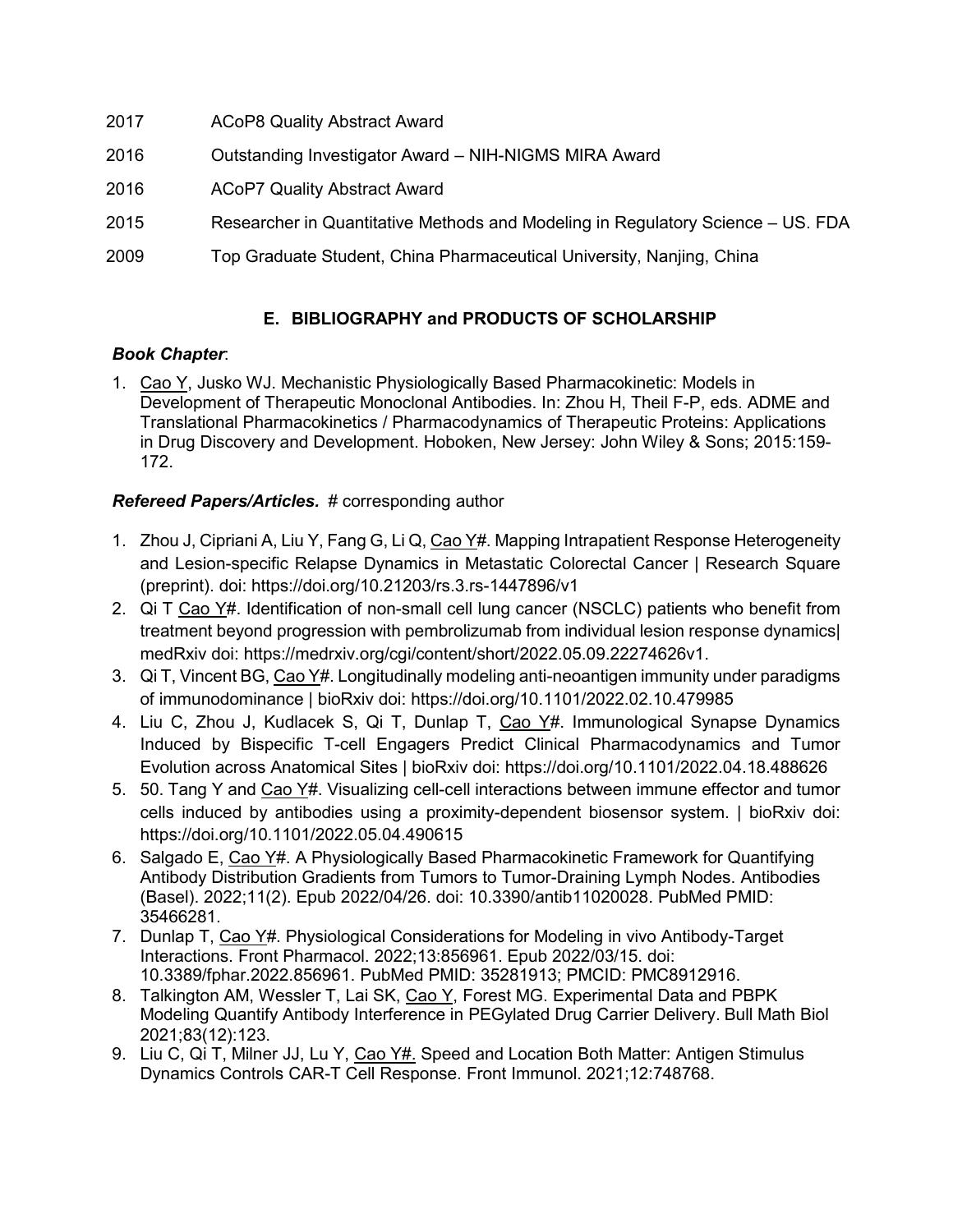- 10. Scholz EMB, Cao Y, Kashuba ADM. A cross-species comparison of antiretroviral penetration into lymph nodes using novel physiologically based pharmacokinetic models. J Antimicrob Chemother. 2021;76(11):2890-2893
- 11. Li Z, Du X, Li Y, Wang R, Liu C, Cao Y, Wu W, Sun J, Wang B, Huang Y. Pharmacokinetics of gallic acid and protocatechuic acid in humans after dosing with Relinqing (RLQ) and the potential for RLQ-perpetrated drug-drug interactions on organic anion transporter (OAT) 1/3. Pharm Biol. 2021;59(1):757-768.
- 12. Tang Y, Li X, Cao Y#. Which factors matter the most? Revisiting and dissecting antibody therapeutic doses. Drug Discov Today. 2021;26(8):1980-1990.
- 13. Qi T, Cao Y#. In Translation: FcRn across the Therapeutic Spectrum. Int J Mol Sci. 2021;22(6):3048.
- 14. Tang Y, Cao Y#. Modeling Pharmacokinetics and Pharmacodynamics of Therapeutic Antibodies: Progress, Challenges, and Future Directions. Pharmaceutics. 2021;13(3):422.
- 15. Zhou J, Li Q, Cao Y#. Spatiotemporal Heterogeneity across Metastases and Organ-Specific Response Informs Drug Efficacy and Patient Survival in Colorectal Cancer. Cancer Res. 2021;81(9):2522-2533.
- 16. Salgado E, Cao Y#. Pharmacokinetics and pharmacodynamics of therapeutic antibodies in tumors and tumor-draining lymph nodes. Math Biosci Eng. 2020;18(1):112-131.
- 17. Lv C, Yuan D, Cao Y#. Downregulation of Interferon- γ Receptor Expression Endows Resistance to Anti-Programmed Death Protein 1 Therapy in Colorectal Cancer. J Pharmacol Exp Ther. 2021 Jan;376(1):21-28.
- 18. Tang Y, Cao Y#. Modeling the dynamics of antibody-target binding in living tumors. Sci Rep. 2020;10(1):16764.
- 19. Liu C, Ayyar VS, Zheng X, Chen W, Zheng S, Mody H, Wang W, Heald D, Singh AP, Cao Y#. Model-Based Cellular Kinetic Analysis of Chimeric Antigen Receptor-T Cells in Humans. Clin Pharmacol Ther. 2021;109(3):716-727.
- 20. Jermain B, Hanafin PO, Cao Y, Lifschitz A, Lanusse C, Rao GG. Development of a Minimal Physiologically-Based Pharmacokinetic Model to Simulate Lung Exposure in Humans Following Oral Administration of Ivermectin for COVID-19 Drug Repurposing. J Pharm Sci. 2020 Dec;109(12):3574-3578.
- 21. Konicki R, Weiner D, Patterson H, Gonzalez D, Kashuba, A, Cao Y, Powell R, Rivaroxaban Precision Dosing Strategies for Real World Atrial Fibrillation Patients. *Clinical and Translational Science*. 2020 (in press)
- 22. Zhou J, Liu Y, Zhang Y, Li Q, Cao Y#. [Modeling tumor evolutionary dynamics to predict](https://www.ncbi.nlm.nih.gov/pubmed/31676575/)  [clinical outcomes for patients with metastatic colorectal cancer: a retrospective analysis.](https://www.ncbi.nlm.nih.gov/pubmed/31676575/)  *Cancer Res*. 2019 (in press).
- 23. McSweeney MD, Price LSL, Wessler T, Ciociola EC, Herity LB, Piscitelli JA, DeWalle AC, Harris TN, Chan AKP, Saw RS, Hu P, Jennette JC, Forest MG, Cao Y, Montgomery SA, Zamboni WC, Lai SK. [Overcoming anti-PEG antibody mediated accelerated blood clearance](https://www.ncbi.nlm.nih.gov/pubmed/31454530/)  [of PEGylated liposomes by pre-infusion with high molecular weight free PEG.](https://www.ncbi.nlm.nih.gov/pubmed/31454530/) *J Control Release*. 2019. 311-312:138-146.
- 24. Yuan D, Rode F, Cao Y#. [A systems pharmacokinetic/pharmacodynamic model for](https://www.sciencedirect.com/science/article/pii/S0928098719302969)  [concizumab to explore the potential of anti-TFPI recycling antibodies.](https://www.sciencedirect.com/science/article/pii/S0928098719302969) *Eur J Pharm Sci.* 2019
- 25. Tang Y, Parag-Sharma K, Amelio AL, Cao Y#. [A Bioluminescence Resonance Energy](https://www.ncbi.nlm.nih.gov/pubmed/31121469)  [Transfer-Based Approach for Determining Antibody-Receptor Occupancy In](https://www.ncbi.nlm.nih.gov/pubmed/31121469) Vivo. *iScience*. 2019;15:439-451. *Highlighted in Drug Discovery News.* [https://www.ddn](https://www.ddn-news.com/index.php?newsarticle=13559)[news.com/index.php?newsarticle=13559.](https://www.ddn-news.com/index.php?newsarticle=13559)
- 26. He H, He H, Liu C, Liu Y, Liu X, Wu Y, Fan J, Zhao L, Cao Y#, Mathematical modeling of the [heterogeneous distributions of nanomedicines in solid tumors.](https://www.ncbi.nlm.nih.gov/pubmed/31226367) *Eur J Pharm Biopharm*. 2019. *142:153-164.*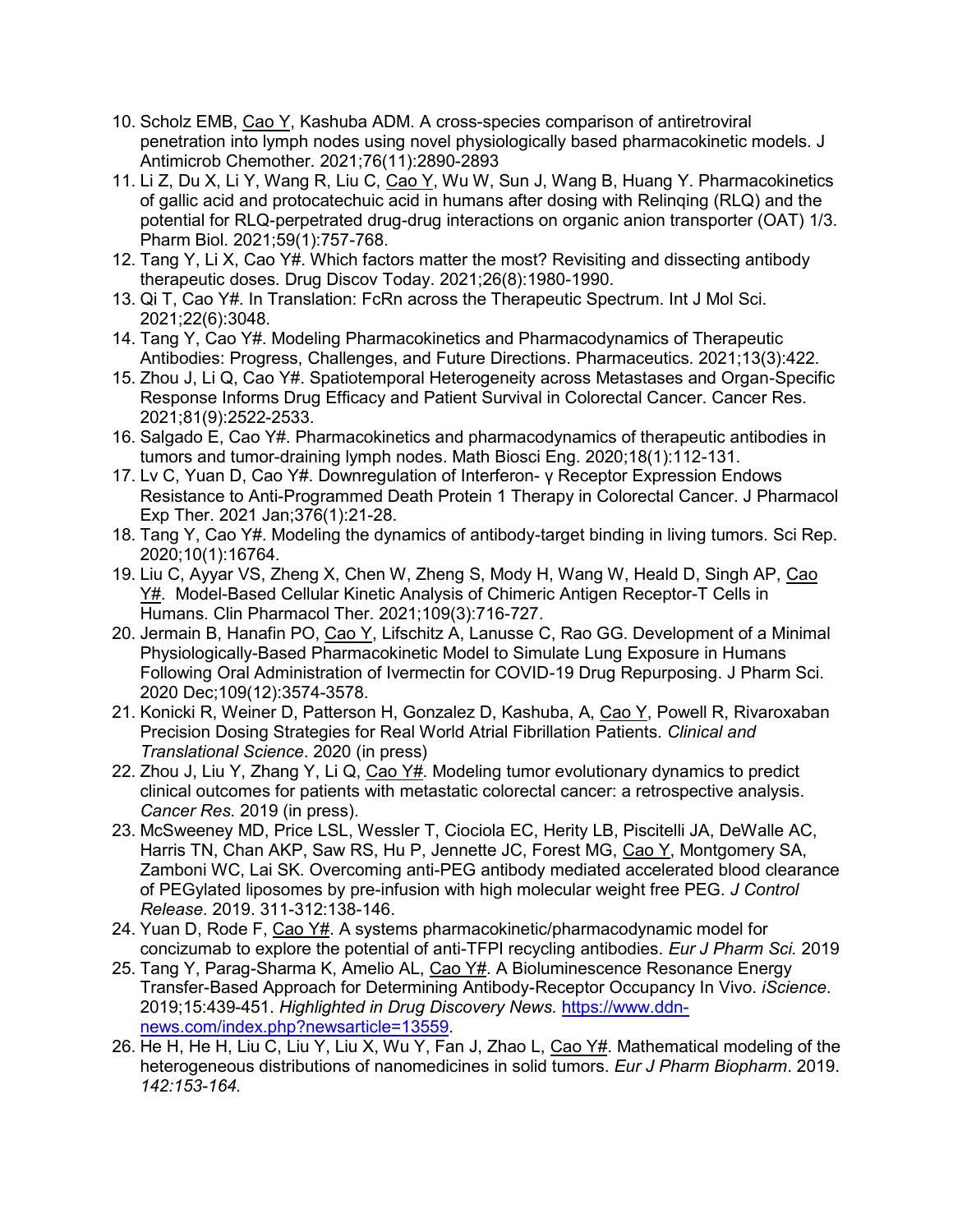- 27. Zhao P, Wang P, Dong S, Zhou Z, *Cao Y*, Yagita H, He X, Zheng SG, Fisher SJ, Fujinami RS, Chen M. [Depletion of PD-1-positive cells ameliorates autoimmune disease.](https://www.ncbi.nlm.nih.gov/pubmed/30952980) *Nat Biomed Eng*. 2019;3(4):292-305.
- 28. He H, Yuan D, Wu Y, Cao Y#. Pharmacokinetics and Pharmacodynamics Modeling and [Simulation Systems to Support the Development and Regulation of Liposomal Drugs.](https://www.ncbi.nlm.nih.gov/pubmed/30866479) *Pharmaceutics*. 2019;11(3).
- 29. [McSweeney MD,](https://www.ncbi.nlm.nih.gov/pubmed/?term=McSweeney%20MD%5BAuthor%5D&cauthor=true&cauthor_uid=29879519) [Wessler T,](https://www.ncbi.nlm.nih.gov/pubmed/?term=Wessler%20T%5BAuthor%5D&cauthor=true&cauthor_uid=29879519) [Price LSL,](https://www.ncbi.nlm.nih.gov/pubmed/?term=Price%20LSL%5BAuthor%5D&cauthor=true&cauthor_uid=29879519) [Ciociola EC,](https://www.ncbi.nlm.nih.gov/pubmed/?term=Ciociola%20EC%5BAuthor%5D&cauthor=true&cauthor_uid=29879519) [Herity LB,](https://www.ncbi.nlm.nih.gov/pubmed/?term=Herity%20LB%5BAuthor%5D&cauthor=true&cauthor_uid=29879519) [Piscitelli JA,](https://www.ncbi.nlm.nih.gov/pubmed/?term=Piscitelli%20JA%5BAuthor%5D&cauthor=true&cauthor_uid=29879519) [Zamboni WC,](https://www.ncbi.nlm.nih.gov/pubmed/?term=Zamboni%20WC%5BAuthor%5D&cauthor=true&cauthor_uid=29879519) [Forest MG,](https://www.ncbi.nlm.nih.gov/pubmed/?term=Forest%20MG%5BAuthor%5D&cauthor=true&cauthor_uid=29879519) [Cao Y#](https://www.ncbi.nlm.nih.gov/pubmed/?term=Cao%20Y%5BAuthor%5D&cauthor=true&cauthor_uid=29879519), [Lai SK.](https://www.ncbi.nlm.nih.gov/pubmed/?term=Lai%20SK%5BAuthor%5D&cauthor=true&cauthor_uid=29879519) A minimal physiologically based pharmacokinetic model that predicts anti-PEG IgG-mediated clearance of PEGylated drugs in human and mouse. *[J](https://www.ncbi.nlm.nih.gov/pubmed/?term=lai+sk+and+cao+y)  [Control Release](https://www.ncbi.nlm.nih.gov/pubmed/?term=lai+sk+and+cao+y)*. 2018;284:171-178.
- 30. Liu C, He H, Su M, Cao Y#. Dynamic Metrics-based Biomarkers to Predict Responders to Checkpoint Immunotherapy. *Br J Cancer* 2018; 120(3):346-355
- 31. Beaudoin JJ, Bezencon J, Cao Y, Mizuno K, Roth SE, Brock WJ, Brouwer KLR. [Altered](https://www.ncbi.nlm.nih.gov/pubmed/30504136)  [Hepatobiliary Disposition of Tolvaptan and Selected Tolvaptan Metabolites in a Rodent](https://www.ncbi.nlm.nih.gov/pubmed/30504136)  [Model of Polycystic Kidney Disease.](https://www.ncbi.nlm.nih.gov/pubmed/30504136) *Drug Metab Dispos*. 2018 (in press)
- 32. Yuan D, He H, Wu Y, Fan J, Cao Y#. [Physiologically Based Pharmacokinetic Modeling of](https://www.ncbi.nlm.nih.gov/pubmed/30385282)  [Nanoparticles.](https://www.ncbi.nlm.nih.gov/pubmed/30385282) *J Pharm Sci*. 2018. 108(1):58-72
- 33. Li X, Jusko WJ, Cao Y#. [Role of Interstitial Fluid Turnover on Target Suppression by](https://www.ncbi.nlm.nih.gov/pubmed/30002096)  [Therapeutic Biologics Using a Minimal Physiologically Based Pharmacokinetic Model.](https://www.ncbi.nlm.nih.gov/pubmed/30002096) *J Pharmacol Exp Ther*. 2018 Oct;367(1):1-8
- 34. Maas B, Cao Y#. A Minimal Physiologically-Based Pharmacokinetic Model to Investigate FcRn-Mediated mAb Salvage: Effect of Kon, Koff, Endosome Trafficking, and Animal Species. *mAbs.* 2018; 10(8):1322-1331.
- 35. Pearce NF, Giblin EM, Buckthal C, Ferrari A, Powell JR, Cao Y, Patterson JH. Precision Drug Dosing: A Major Opportunity for Patients and Pharmacists. *Pharmacotherapy.*  2018;1:107–112.
- 36. Yuan D, Rode F, Cao Y#. A Minimal Physiologically Based Pharmacokinetic Model with a Nested Endosome Compartment for Novel Engineered Antibodies. *AAPS J.* 2018;20(3):48.
- 37. McSweeney MD, Wessler T, Price LSL, Ciociola EC, Herity LB, Piscitelli JA, Zamboni WC, Forest MG, Cao Y#, Lai SK. A minimal physiologically based pharmacokinetic model that predicts anti-PEG IgG-mediated clearance of PEGylated drugs in human and mouse. *J Control Release.* 2018;284:171-178.
- 38. He H, Liu C, Wu Y, Zhang X, Fan J, Cao Y#. A Multiscale Physiologically-Based Pharmacokinetic Model for Doxorubicin to Explore its Mechanisms of Cytotoxicity and Cardiotoxicity in Human Physiological Contexts. *Pharmaceutical Research.* 2018;35(9):174.
- 39. He H, Cao Y#. Chemotherapeutic dosing implicated by pharmacodynamic modeling of in vitro cytotoxic data: a case study of paclitaxel. *J Pharmacokinet Pharmacodyn.*  2017;44(5):491-501.
- 40. Gonzalez D, Rao GG, Bailey SC, Brouwer KLR, Cao Y, Crona DJ, Kashuba ADM, Lee CR, Morbitzer K, Patterson JH, Wiltshire T, Easter J, Savage SW, Powell JR. Precision Dosing: Public Health Need, Proposed Framework, and Anticipated Impact. *Clin Transl Sci.*  2017;10(6):443-454.
- 41. Ramakrishnan V, Yang QJ, Quach HP, Cao Y, Chow EC, Mager DE, Pang KS. Physiologically-Based Pharmacokinetic-Pharmacodynamic Modeling of 1alpha,25- Dihydroxyvitamin D3 in Mice. *Drug Metab Dispos.* 2016;44(2):189-208.
- 42. Liu D, Song H, Song L, Liu Y, Cao Y, Jiang J, Hu P. A unified strategy in selection of the best allometric scaling methods to predict human clearance based on drug disposition pathway. *Xenobiotica.* 2016;46(12):1105-1111.
- 43. Zhao J, Cao Y, Jusko WJ. Across-Species Scaling of Monoclonal Antibody Pharmacokinetics Using a Minimal PBPK Model. *Pharm Res.* 2015;32(10):3269-3281.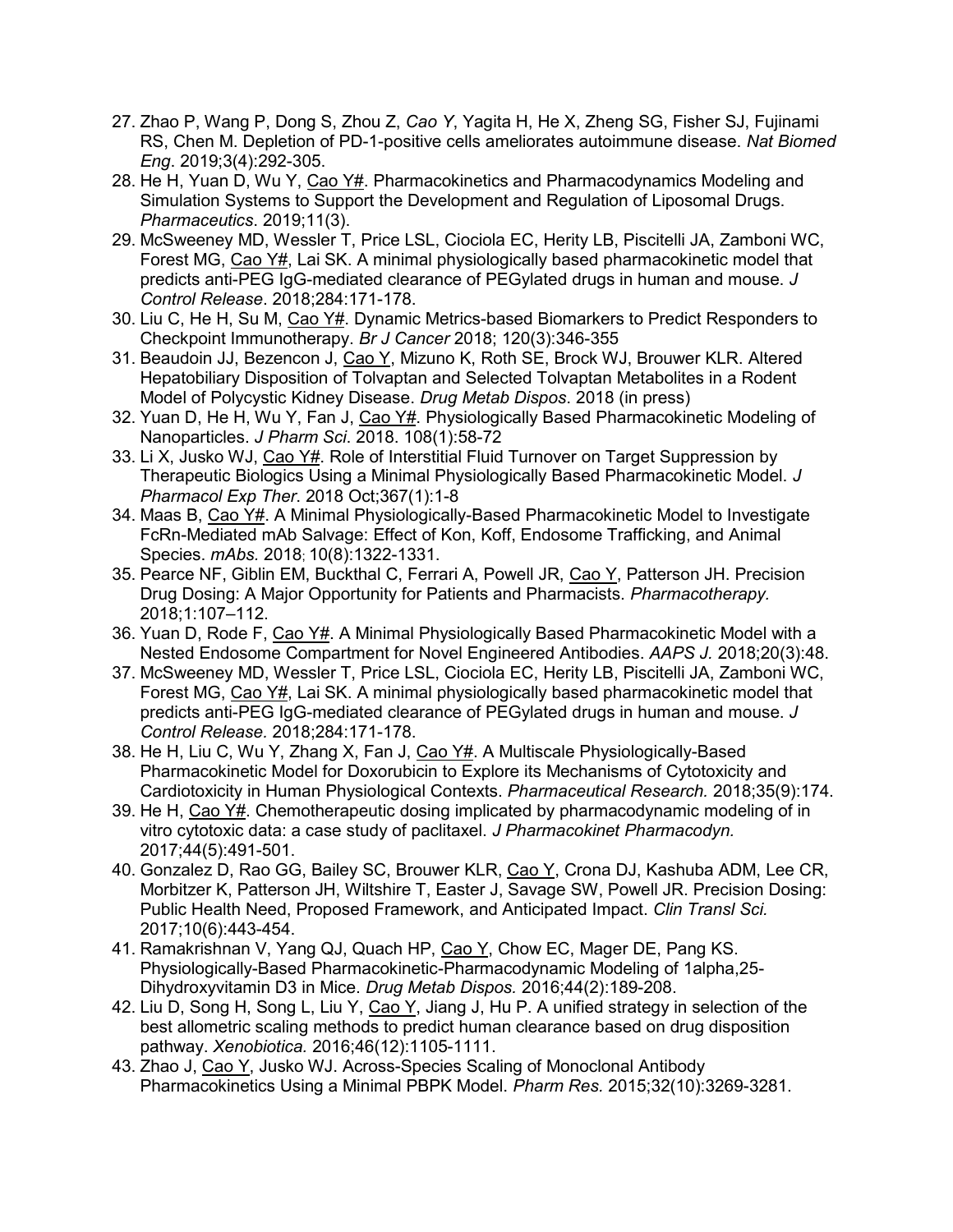- 44. Wang X, DuBois DC, Cao Y, Jusko WJ, Almon RR. Diabetes disease progression in Goto-Kakizaki rats: effects of salsalate treatment. *Diabetes Metab Syndr Obes.* 2014;7:381-389.
- 45. Cao Y, Jusko WJ. Incorporating target-mediated drug disposition in a minimal physiologically-based pharmacokinetic model for monoclonal antibodies. *J Pharmacokinet Pharmacodyn.* 2014;41(4):375-387.
- 46. Cao Y, Jusko WJ. Survey of monoclonal antibody disposition in man utilizing a minimal physiologically-based pharmacokinetic model. *J Pharmacokinet Pharmacodyn.*  2014;41(6):571-580.
- 47. Cao Y, Balthasar JP, Jusko WJ. Second-generation minimal physiologically-based pharmacokinetic model for monoclonal antibodies. *J Pharmacokinet Pharmacodyn.*  2013;40(5):597-607.
- 48. Cao Y, Jusko WJ. Applications of minimal physiologically-based pharmacokinetic models. *J Pharmacokinet Pharmacodyn.* 2012;39(6):711-723.
- 49. Cao Y, Gao W, Jusko WJ. Pharmacokinetic/pharmacodynamic modeling of GLP-1 in healthy rats. *Pharm Res.* 2012;29(4):1078-1086.
- 50. Cao Y, DuBois DC, Almon RR, Jusko WJ. Pharmacokinetics of salsalate and salicylic acid in normal and diabetic rats. *Biopharm Drug Dispos.* 2012;33(6):285-291.
- 51. Cao Y, Dubois DC, Sun H, Almon RR, Jusko WJ. Modeling diabetes disease progression and salsalate intervention in Goto-Kakizaki rats. *J Pharmacol Exp Ther.* 2011;339(3):896- 904.
- 52. Zhou J, Zhang J, Cao Y, Chen Y, Yu D, Liu X. Effect of acute myocardial ischemia on methylation of danshensu in rats. *J of Chin Pharm Univer.* 2009;40(1):72-76.
- 53. Yu D, Chai J, Cao Y, Chen Y, Liu X. Effects of salvianolic acid B on the pharmacokinetics of danshensu in Danshen injection in rats. *J of Chin Pharm Univer.* 2009;40(3):258-262.
- 54. Ma C, Zhang S, Cao Y, Zhang L, Tang Y, Liu X. Regulation of Danshen injection on cardiac energy metabolism in rats. *J of Chin Pharm Univer.* 2009;47(2):157-161.
- 55. Chen Y, Cao Y, Zhou J, Liu X. Mechanism-based pharmacokinetic-pharmacodynamic modeling of bidirectional effect of danshensu on plasma homocysteine in rats. *Pharm Res.*  2009;26(8):1863-1873.
- 56. Cao YG, Zhang L, Ma C, Chang BB, Chen YC, Tang YQ, Liu XD, Liu XQ. Metabolism of protocatechuic acid influences fatty acid oxidation in rat heart: new anti-angina mechanism implication. *Biochem Pharmacol.* 2009;77(6):1096-1104.
- 57. Cao Y, Chai JG, Chen YC, Zhao J, Zhou J, Shao JP, Ma C, Liu XD, Liu XQ. Beneficial effects of danshensu, an active component of Salvia miltiorrhiza, on homocysteine metabolism via the trans-sulphuration pathway in rats. *Br J Pharmacol.* 2009;157(3):482- 490.
- 58. Hao K, Chen Y, Cao Y, Liu X, Wang G. Pharmacokinetic-pharmacodynamic model of telmisartan in insulin-resistance rats. *J of Chin Pharm Univer.* 2008;39(5):422-427.
- 59. Cao YG, Zhang M, Yu D, Shao JP, Chen YC, Liu XQ. A method for quantifying the unstable and highly polar drug nafamostat mesilate in human plasma with optimized solid-phase extraction and ESI-MS detection: more accurate evaluation for pharmacokinetic study. *Anal Bioanal Chem.* 2008;391(3):1063-1071.
- 60. Cao YG, Chen YC, Hao K, Zhang M, Liu XQ. An in vivo approach for globally estimating the drug flow between blood and tissue for nafamostat mesilate: the main hydrolysis site determination in human. *Biol Pharm Bull.* 2008;31(11):1985-1989.
- 61. Liu X, Chen Y, Hao K, Cao Y, Yu D. Recent advances in pharmacokineticpharmacodynamic modeling and its applications in drug research and development. *J of Chin Pharm Univer.* 2007;38(6):481-488.
- 62. Hao K, Chen YC, Cao YG, Yu D, Liu XQ, Wang GJ. Pharmacokinetic-pharmacodynamic modeling of telmisartan using an indirect response model in spontaneously hypertensive rats. *Acta Pharmacol Sin.* 2007;28(5):738-743.